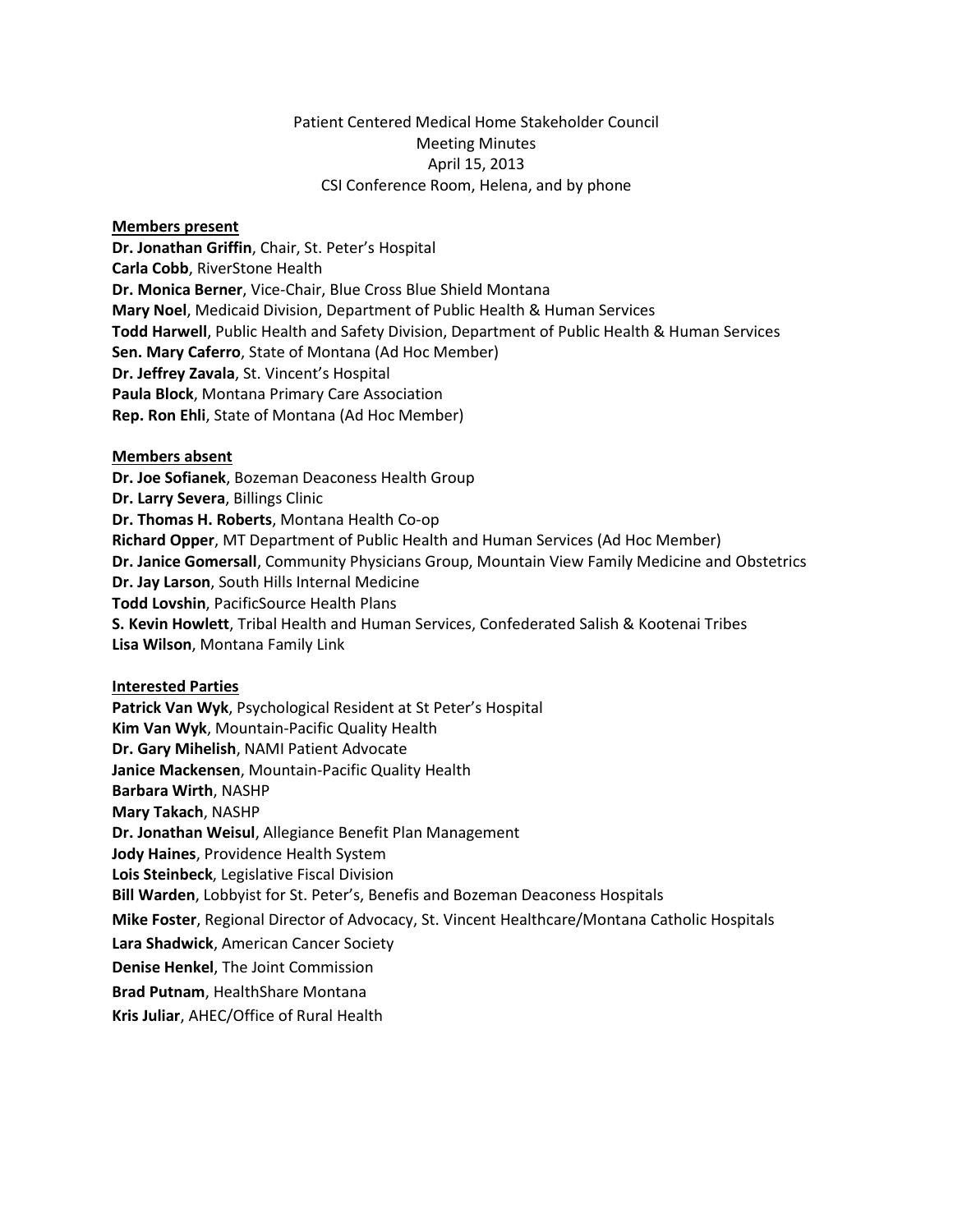### **CSI Staff Present**

Amanda Roccabruna Eby Christina Goe Emily Samhammer – minutes recorder

### Welcome, introductions, agenda review, minutes approval

Amanda introduced the guest speakers at the meeting from the National Academy for State Health Policy, Barbara Wirth and Mary Takach. Amanda reviewed the agenda and asked for additions, there were none. During review of the minutes, Carla Cobb noted that there was one correction that needed to be made. In the first paragraph of Carla's presentation at the March meeting, "PhD" needed to be changed to "PharmD." Mary Noel moved and Carla Cobb seconded a motion to approve the minutes as amended. Minutes were approved unanimously.

# Report from the Payer Subcommittee

The subcommittee reviewed information posted on NASHP's website on payer requirements in various states' PCMH programs. The information was too cumbersome to tackle in a meeting. Therefore, the subcommittee decided to hold off on discussing options until CSI staff had more time to refine the research down to a few examples that would be most relevant to Montana's situation. PacificSource is preparing to launch PCMH contracts with two to four practices this summer. BCBS of MT is in the process of renewing contracts with 12-13 practices. The new contract includes the requirement to be qualified or provisionally qualified by CSI in the Montana PCMH Program. Medicaid decided to use the 1930A state plan amendment instead of the 1958B waiver for their PCMH program because it will be less of an administrative burden. The subcommittee had preliminary discussions about how to promote the Montana PCMH program.

# Report from the Quality Measures Subcommittee

The subcommittee only met very briefly to review the draft language for the reporting rule to be filed by CSI next month. They also discussed plans for drafting the accompanying guidance to go with the rules instructing practices on how to report the information to CSI.

# Discussion on the Draft Rule for Quality Measures

The rule is pretty straight forward since it reflects all the wishes of the council for the measures to be standardized and aligned with other reporting requirements. There will be a standardized process for DPHHS to collect the data. The purpose of the rule is to focus on collecting and reporting on certain information that focusses on broadly improving public health. The measures achieve goals for both the public health department and CSI by evaluating the PCMHs preventive care and focusing on statewide health issues. Once the rule notice is filed there is a 30 day period before the hearing and adoption notice. CSI intends to file the proposed rule with the Secretary of State's office at the end of April or early May depending on the rule filing schedule and how it aligns with Christina's schedule.

Senator Caferro asked about screening for post-partum depression or just depression in general and whether or not it was discussed by either of the subcommittees since the presentation on the issue at